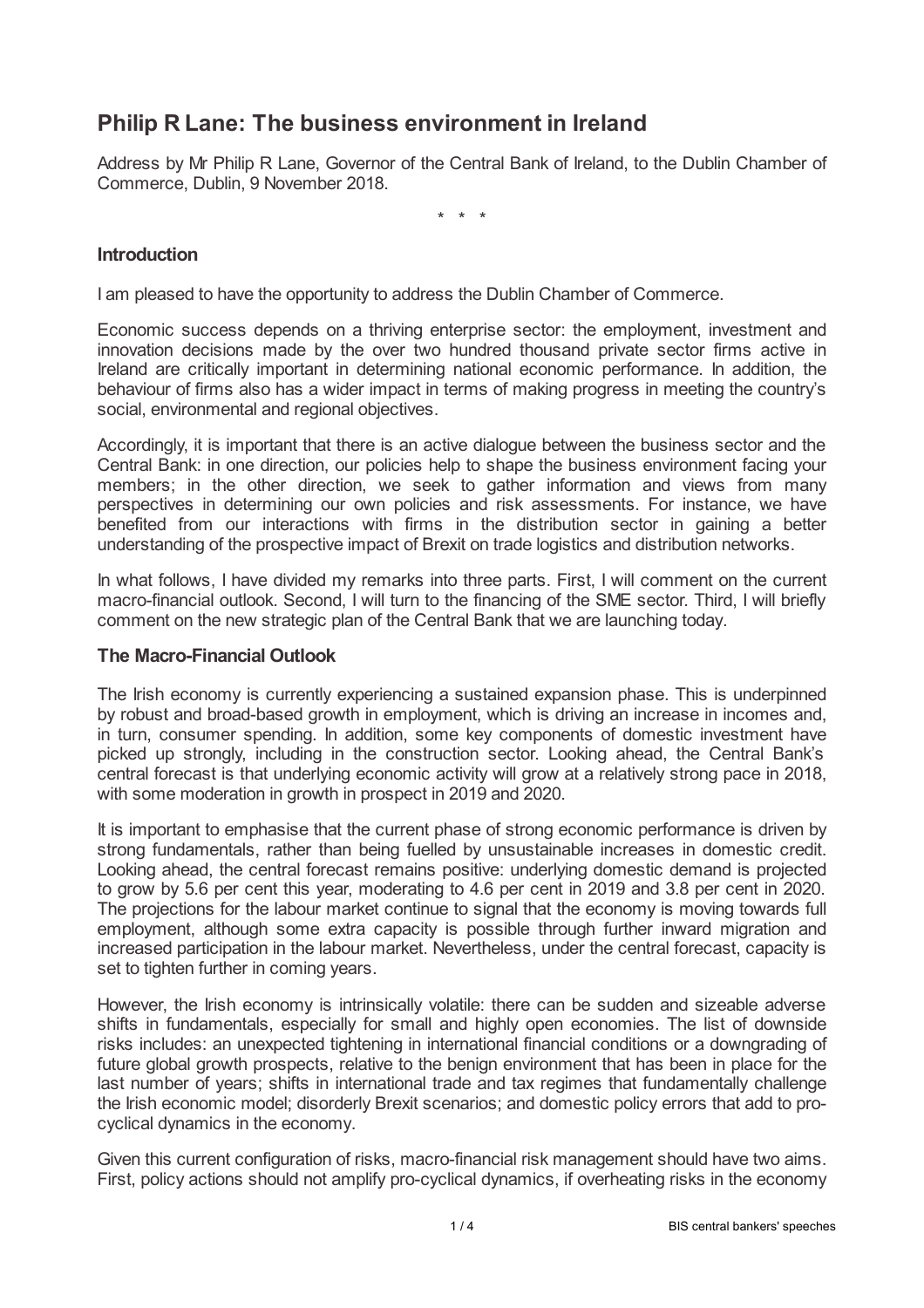and the financial system are to be contained. Second, macro-financial resilience requires buffers to be accumulated during good times that will enable Ireland to cope more easily with future downside shocks.

As a general rule, the running of budget surpluses during phases of strong economic performance is a pre-condition for the running of stabilising counter-cyclical deficits in the event of a future downturn.

In relation to the financial system, our macroprudential policies such as the countercyclical capital buffer that we triggered this summer and our mortgage rules are intended to ensure that resilience is enhanced during phases of good economic performance. The aim is that a more resilient financial system will be better placed to absorb the impact of future downturns, with more sustainable funding positions and greater capacity to tolerate a decline in the credit environment.

## **The Financing of the Business Sector**

Let me turn to my second theme: the financing of the business sector in Ireland.

By and large, multinational firms are financed through the treasury arms of their global parents (some of these are also located in Ireland). The largest domestic corporates are able to tap international bond markets, in addition to bank finance.

In contrast, the funding of the SME sector primarily depends on internal resources and access to bank credit. The losses incurred during the crisis severely limited internal funding for an extended period but the uptick in profitability in recent years has improved self-funding capability.

In relation to debt dynamics, deleveraging has been extensive in the aftermath of the crisis. The proportion of firms reporting no debt rose from 25 per cent in 2013 to 50 per cent in 2017. The average debt-to-turnover ratio among indebted firms fell from 48 per cent to 31 per cent over the same period. This survey evidence tallies with aggregate statistics, which show a large fall in outstanding bank credit to SMEs between 2010 and 2018.

The substantial paying down of legacy debts incurred before the crisis have occurred in tandem with rapid growth in the issuance of new loans. Our statistics report that new bank lending to SMEs outside of the financial and property-related sectors rose from €1.9 billion in 2013 to €3.7 billion in 2017. The Agriculture and Wholesale and Retail sectors to have received the largest share of this new lending, at just over 45 per cent between them.

Regionally, SME lending is broadly balanced: the proportion of new lending to SME borrowers based in Dublin is about in line with the capital's population share. The increases in new bank lending volumes have occurred simultaneously with steady declines in the share of SME credit applications being rejected and a decline in the share of SMEs reporting more difficult financing conditions.

An interesting feature of this new credit landscape is that loan application rates have not increased during the economic recovery, and are currently lower in Ireland than in many European countries. As many as half of SMEs currently report that they are not applying for credit because they hold sufficient internal funding.

One interpretation is that this simply reflects limited funding needs due to the nature of the activities undertaken by these firms. Apossible alternative interpretation is the scarring effects of the crisis has increased risk aversion in the business community, limiting the appetite to undertake riskier or more ambitious investment programmes.

There are a number of government initiatives to facilitate greater access to the finance, and have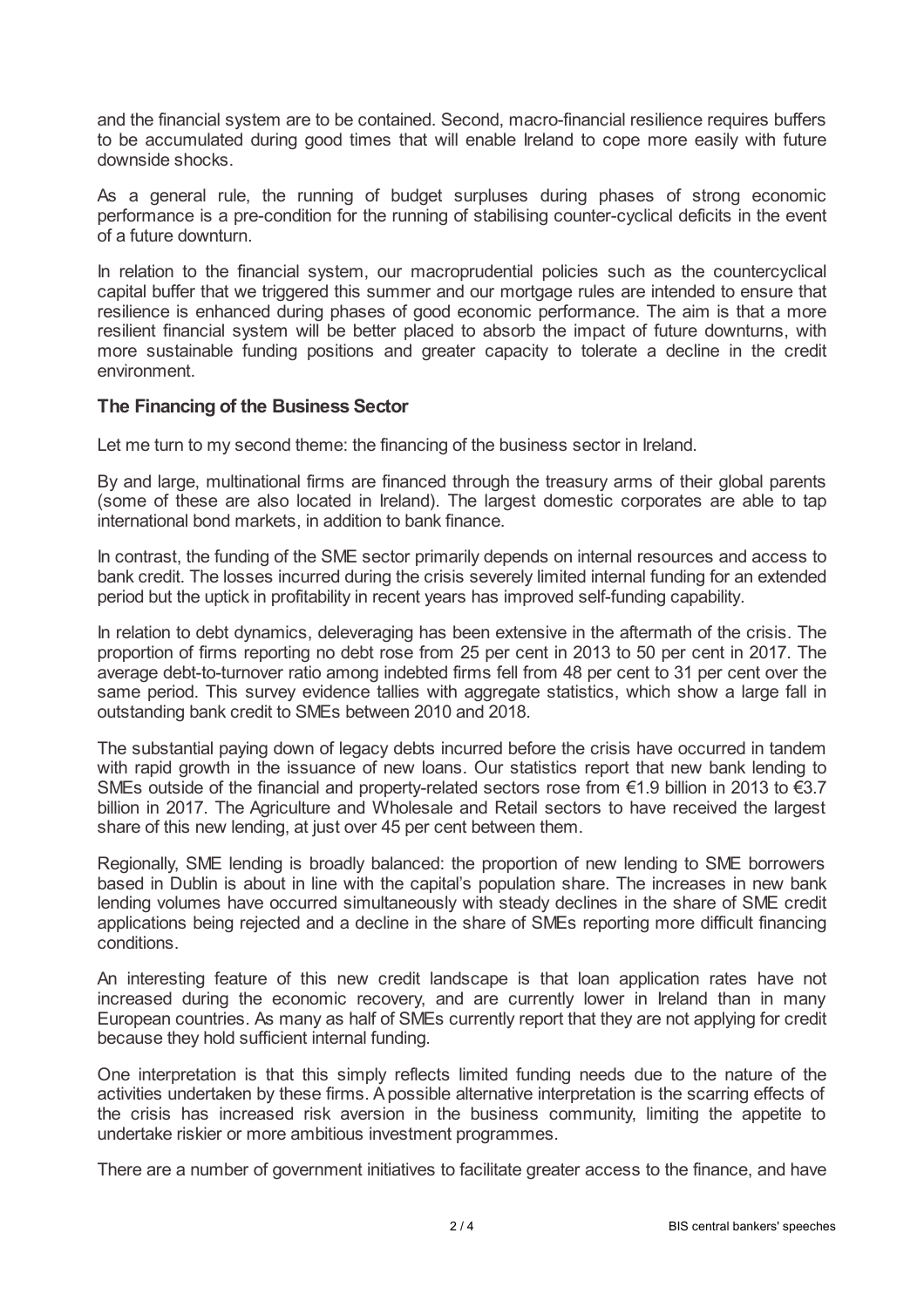formed an important part of the post-crisis response in Ireland. The Strategic Banking Corporation of Ireland administers a range of schemes channelling funds through the traditional banking sector and through non-bank finance providers. By the end of 2017, SBCI had facilitated over €900m in loans to SMEs. The Ireland Strategic Investment Fund (ISIF) also participates in the SME finance market, including by taking direct equity positions in companies and facilitating greater access to credit. At the end of 2017, ISIF had €663m in commitments to SME-orientated projects. In the first half of 2018, ISIF invested a further €110m in non-bank finance providers involved in provision of financing to Irish SMEs.

While this synopsis suggests that financing constraints have become a less salient concern in recent years, it is important to recognise that improvements in access to finance for Irish SMEs have been uneven. The observed reduction in decline rates for credit applications is much less pronounced for micro enterprises. These enterprises, who make up close to 92 per cent of all active firms in Ireland and 28 per cent of total private sector employment, also report lower levels of credit demand and higher levels of non-application due to bank-related reasons, often referred to as borrower discouragement. However, the economic performance of micro enterprises in terms of profitability, employment rates, and turnover has been similar to that of larger SMEs during the recent recovery. This suggests that the relationship between bank lenders and smaller borrowers may have systematically changed, potentially resulting from changes in the operating models of banks.

While the availability and volume of SME finance have improved over the last five years, the cost of bank lending for smaller firms in Ireland remains high relative to peers elsewhere in the euro area, both in absolute terms and relative to the cost of borrowing of local larger companies . In this context, it is important to recognise the high levels of concentration in the SME bank lending market: the share of the three largest banks in new SME loans in the first quarter of this year was 93 per cent. The crisis saw the exit of a number of banks from the Irish market: the maintenance of the post-crisis recovery and the cleaning up of legacy debts are preconditions for the entry of new lenders into the Irish market. Furthermore, the fragmentation of the European financial system will be eroded if more progress is achieved in the development of banking union and capital markets union in Europe.

There is also a significant role played by non-bank finance providers in the SME market. These entities facilitate activities such as leasing, invoice discounting, trade finance, and peer-to-peer lending.

Venture capital funding, another form of external financing available primarily to high-productivity, high-potential firms, has increased substantially in recent years. In 2017, almost €1 billion was raised through this channel, with most of this being sourced from international investors. The number of firms in receipt of this funding is however extremely small in the context of the entire SME sector, around 175 or so per annum, and these firms are mostly concentrated in the software, life sciences, and FinTech sectors. These businesses will often have a short track record and a high risk of failure, so venture capital offers an important non-bank funding option for these kinds of innovative firms.

# **The Role of the Central Bank of Ireland**

I wish to conclude by providing a brief outline of the new strategic plan of the Central Bank of Ireland, which is launched today and is available from our website. In common with the wider European system, the last decade saw the Central Bank initially immersed in crisis management, followed by the reconstruction of the regulatory system in recent years. It is now timely to enter a period of consolidation, in which the progress made in recent years is maintained, while the taking on of new challenges is accompanied by a focus on improving our efficiency and capability in delivering existing tasks.

The plan identifies five thematic priorities for the Bank. First, we will continue to strengthen the